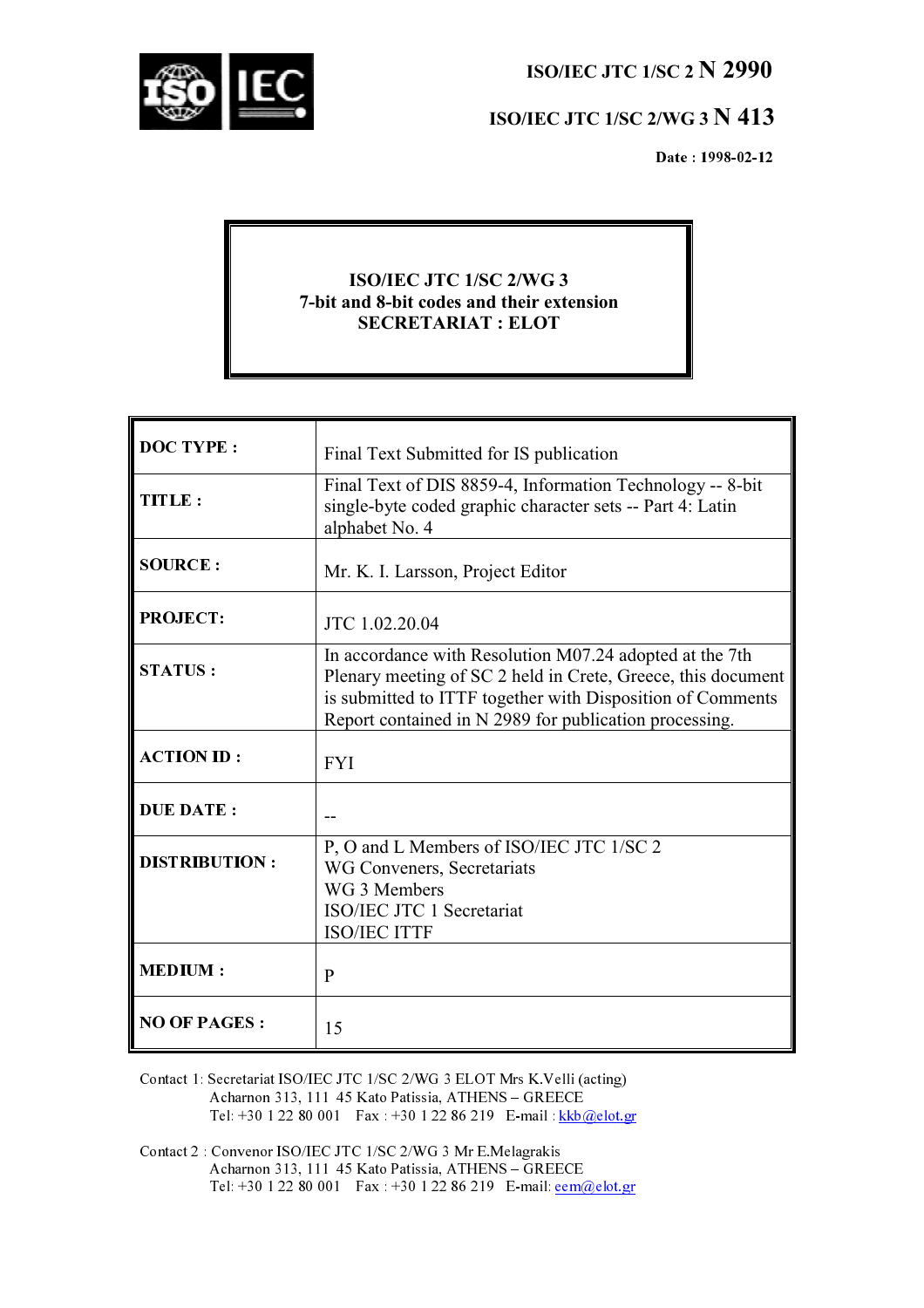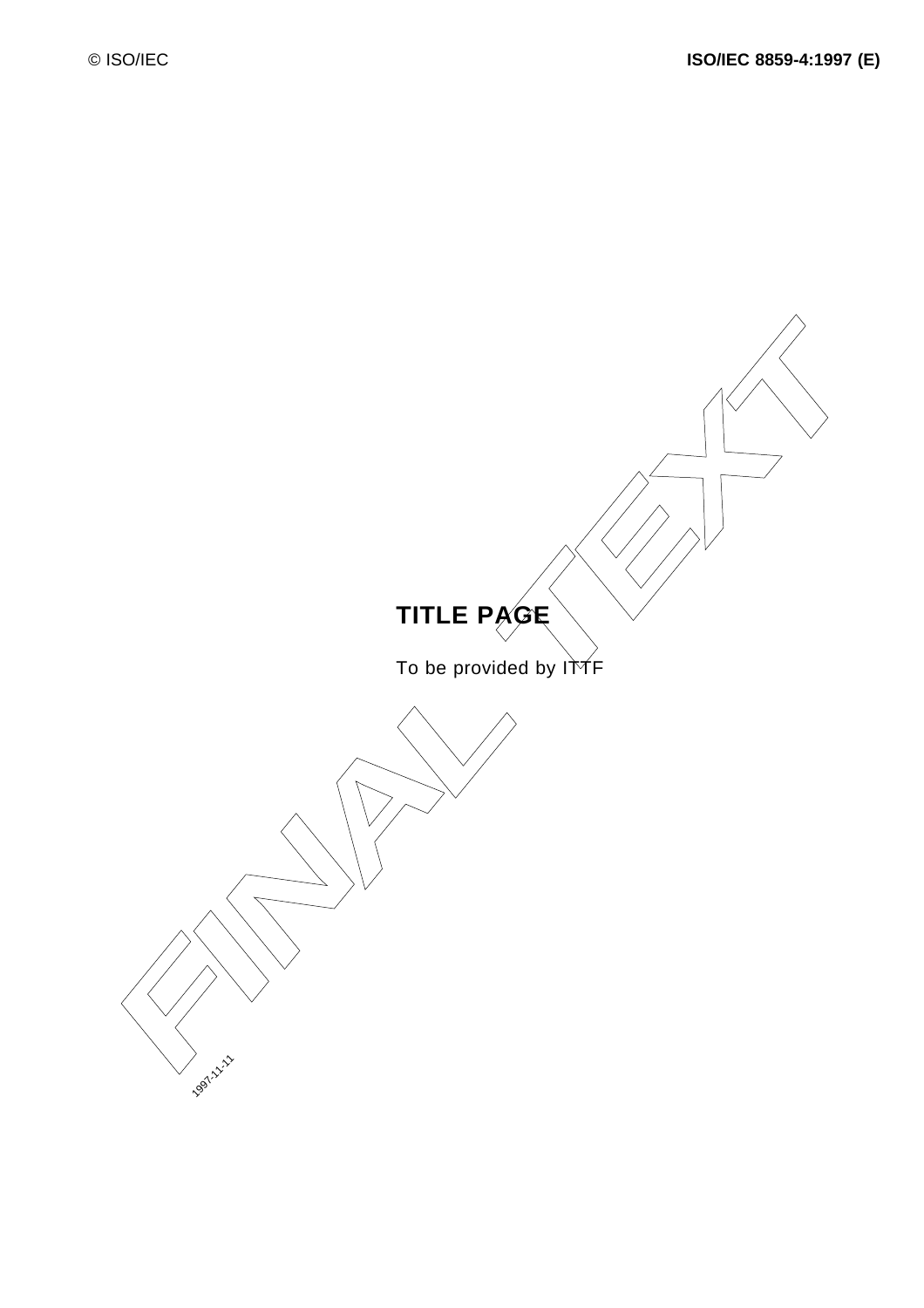# **Contents**

|              | Page                                                                                                                        |
|--------------|-----------------------------------------------------------------------------------------------------------------------------|
|              |                                                                                                                             |
|              | Introduction $\ldots \ldots \ldots \ldots \ldots \ldots \ldots \ldots \ldots \ldots \ldots \ldots$                          |
| 1.           |                                                                                                                             |
| $\mathbf{2}$ |                                                                                                                             |
| 3            |                                                                                                                             |
| 4            |                                                                                                                             |
| 5            | Notation, code table and character names  2                                                                                 |
| 6            | Specification of the coded character set  3                                                                                 |
| 7            | Identification of the character set<br>6 <sub>6</sub>                                                                       |
|              | Annex A: Coverage of languages by parts 1 to 10 of<br>ISO/IEC 8859<br>$\overline{7}$                                        |
|              | Annex B: Main differences between the First edition and<br>this Second edition of this part of ISO/IEC 8859<br>$\mathbf{9}$ |
|              | Annex C: Bibliography<br>10<br><b>1997 1 1 1 1 1</b>                                                                        |

#### © ISO/IEC 1997

All rights reserved. Unless otherwise specified, no part of this publication may be reproduced or utilized in any form or by any means, electronic or mechanical, including photocopying and microfilm, without permission in writing from the publisher.

ISO/IEC Copyright Office • Case Postale 56 • CH-1211 Genève 20 • Switzerland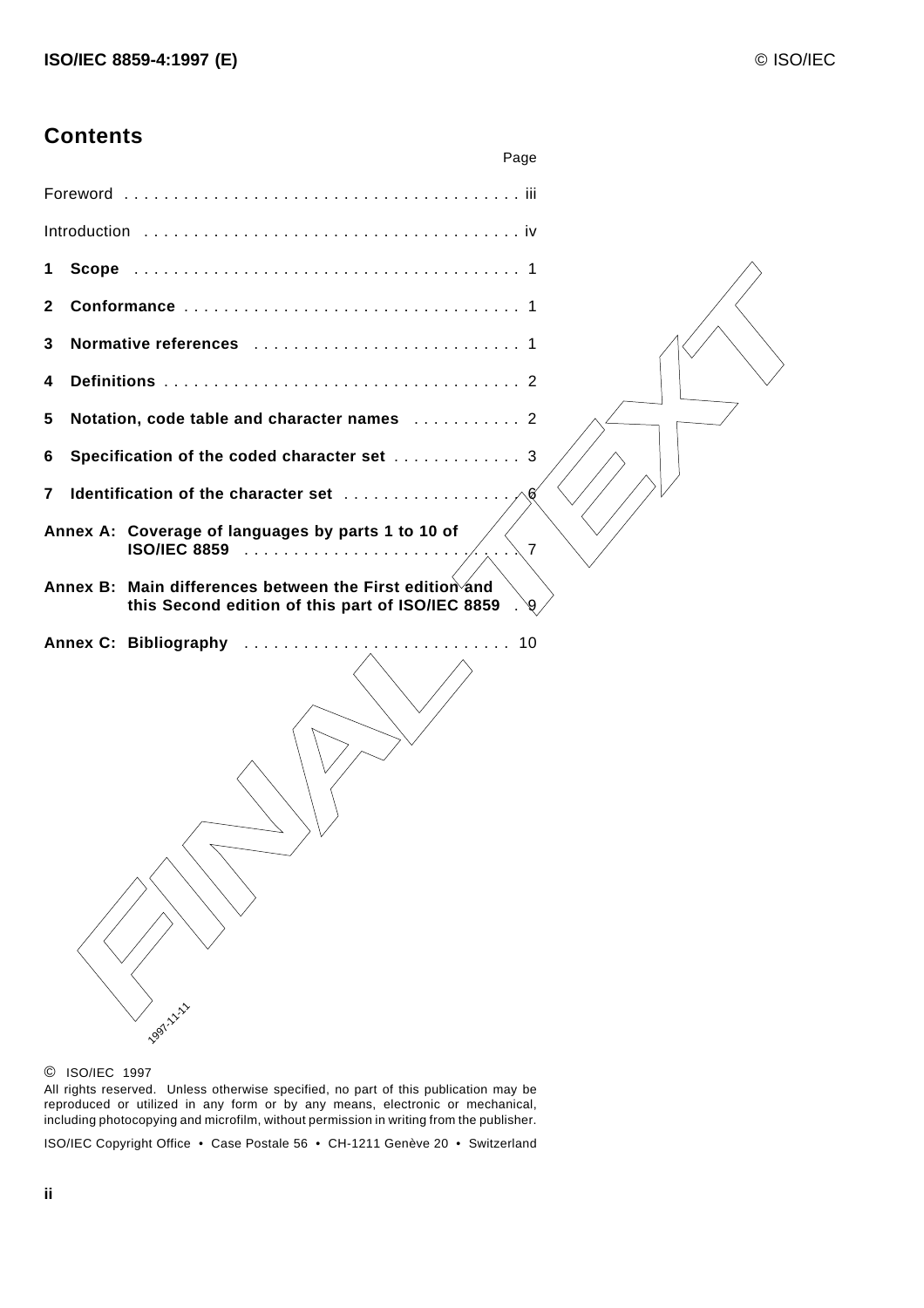1997-11-11

# **Foreword**

ISO (the International Organization for Standardization) and IEC (the International Electrotechnical Commission) form the specialized system for worldwide standardization. National bodies that are members of ISO or IEC participate in the development of International Standards through technical committees established by the respective organization to deal with particular fields of technical activity. ISO and IEC technical committees collaborate in fields of mutual interest. Other international organizations  $q\alpha$  ernmental and nongovernmental, in liaison with ISO and IEC, also take part in the work.

activity. ISO ond IEC technical committees contain-orientation and the matter of the matter of the international organizations of point neutral international organizations of point neutral internation of the internationa In the field of information technology, ISO and IEC have established a joint technical committee, ISO/IEC J $\uparrow$ C $\uparrow$ . Draft International Standards adopted by the joint technical committee are circulated to national bodies for voting. Publication as an International Standard requires approval by at least  $\cancel{75}$ % of the national bodies casting a vote.

International Standard  $\sqrt{SO/IEC}$  8859-4 was prepared by Joint Technical Committee  $\geq$  ISQ/IEC JTC  $\neq$  Information technology, Subcommittee SC $\sqrt{2}$  Character sets and information coding.

ISO/IEC 8859 consists of the following parts, under the general title Information technology  $-\$ 8-bit single-byte coded graphic character sets:

- Part 1: Latin alphabet No. 1
	- Part 2: Latin alphabet No. 2
		- Part 3: Latin alphabet No. 3
			- $\mathcal L$ atin alphabet No. 4
		- Part 5: Latin/Cyrillic alphabet
		- Part 6: Latin/Arabic alphabet
		- Part 7: Latin/Greek alphabet
	- Part 8: Latin/Hebrew alphabet
- Part 9: Latin alphabet No. 5
- Part 10: Latin alphabet No. 6

Annexes A to C of this part of ISO/IEC 8859 are for information only.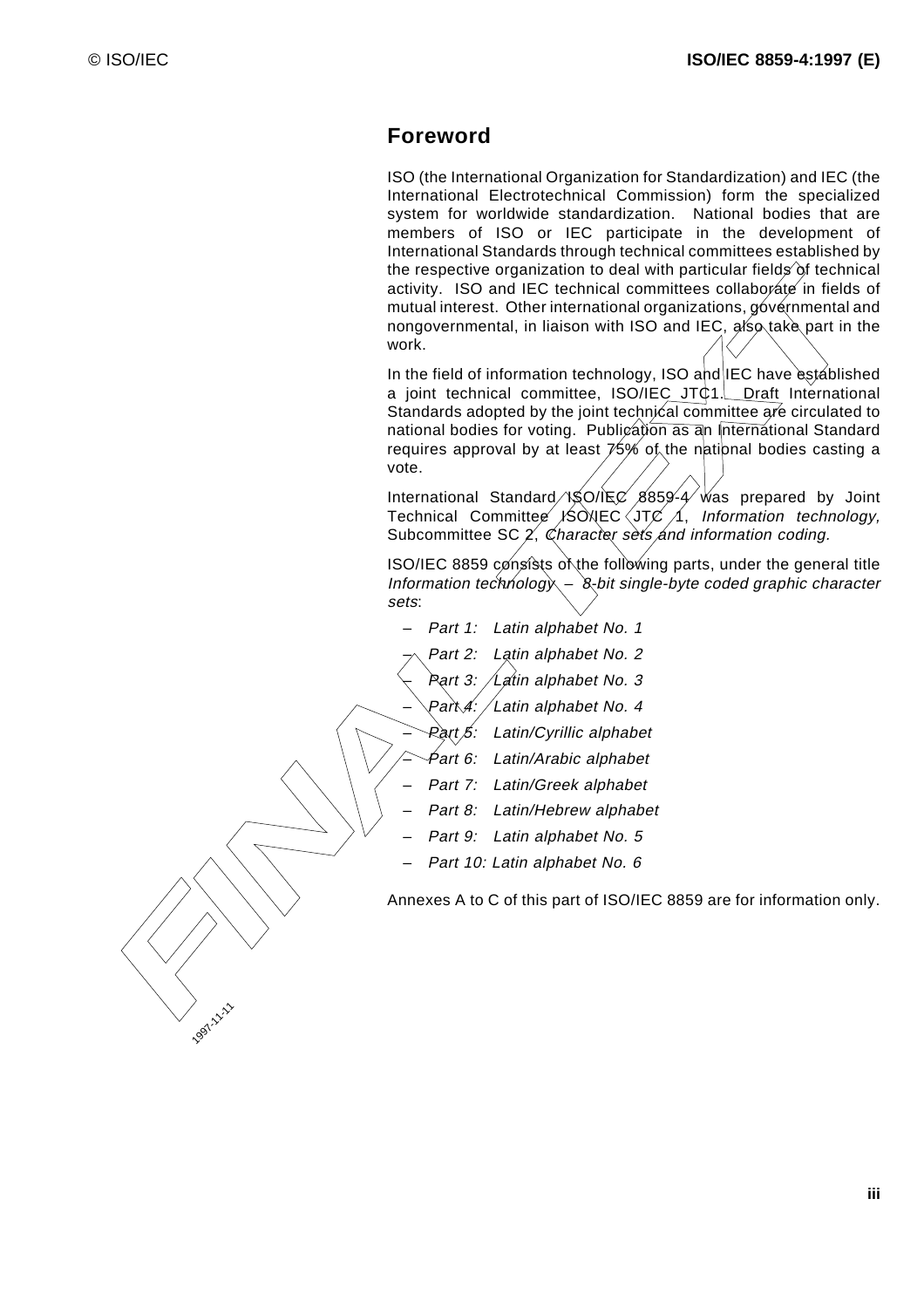# **Introduction**

ISO/IEC 8859 consists of several parts. Each part specifies a set of up to 191 graphic characters and the coded representation of these characters by means of a single 8-bit byte. Each set is intended for use for a particular group of languages.

**FINAL TEXT** 

1997-11-11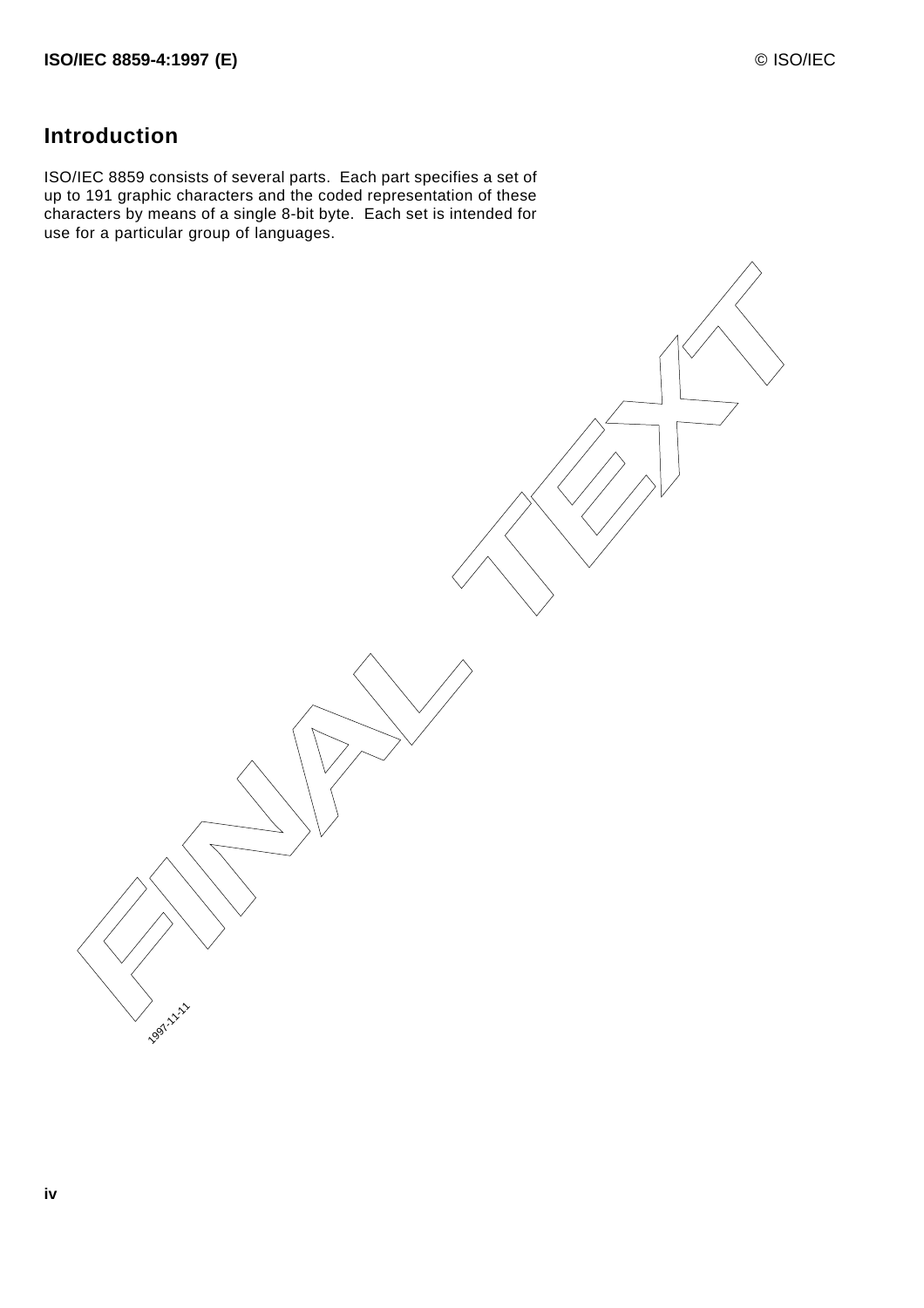# **Information technology – 8-bit single-byte coded graphic character sets –**

Part 4: Latin alphabet No. 4

## **1 Scope**

This part of ISO/IEC 8859 specifies a set of 191 coded graphic characters identified as Latin alphabet No. 4.

This set of coded graphic characters is intended for use in data and text processing applications and also for information interchange.

The set contains graphic characters used for general purpose applications in typical office environments in at least the following languages:

Danish, English, Estonian, Finnish, German, Greenlandic, Latin, Latvian, Lithuanian, Norwegian, Sámi (but see Annex A.1, Notes), Slovene and Swedish.

This set of coded graphic characters may be regarded as a version of an 8-bit code according to ISO/IEC 2022 or ISO/IEC 4873 at level 1/

This part of ISO/IEC 8859 may not be used in conjunction with any other parts of ISO/IEC 8859. If coded characters from more than one part are to be used together, by means of code extension techniques, the equivalent coded character sets from ISO/IEC 10367 should be used instead within a version of ISO/IEC 4873 at level 2 or level 3.

The coded characters in this set may be used in conjunction with coded control functions selected from ISO/IEC 6429. However, control functions are not used to create composite graphic symbols from two or more graphic characters (see clause 6).

**NOTE**  $\left\langle -\right\rangle$  ISONEC 8859 is not intended for use with Telematic services defined by ITU-T. If information coded according to ISO/IEC 8859 is to be transferred to such services, it will have to conform to the requirements of those services at the access-point.

# mose services at the<sub>rem</sub><br>2 Conformance

## **2.1 Conformance of information interchange**

A coded-character-data-element (CC-data-element) within coded information for interchange is in conformance with this part of ISO/IEC 8859 if all the coded representations of graphic characters within that CC-data-element conform to the requirements of clause 6.

# **2.2 Conformance of devices**

A device is in conformance with this part of ISO/IEC 8859 if it conforms to the requirements of 2.2.1, and either or both of  $2,2.2$  and  $2.2,3.$  A claim of conformance shall identify the document which contains the description specified in 2.2.1.

# **2.2.1 Device description**

A device that conforms to this part of ISO/IEC 8859 shall be the subject of a description that identifies the means by which the user may supply characters to the device, or may recognize them when they are made available to him, as specified respectively in  $(2.2.2 \text{ and } 2.2.3)$ 

## **2.2.2 Originating devices**

An originating device shall allow its user to supply any sequence of characters from those specified in clause 6, and shall be capable of transmitting their  $\mathcal E$  ded representations within a CC-data-element.

## **2.2.3 Receiving devices**

**Scope**<br> **Example 12.2 Conformance of devices**<br>
is part of ISO/IEC 8859 specifies a set of 191<br>
A device is in conformance of devices<br>
is part of ISO/IEC 8859 specifies as Latin 2.2.1, and either or both dr2,2.2 and 2.2,3, A receiving device shall be capable of receiving and interpreting any coded representations of characters that are within a CC-data-element, and that conform to clause 6, and shall make the corresponding characters available to its user in such a way that the user can identify them from among those specified there, and can distinguish them from each other.

## **3 Normative references**

The following standards contain provisions which, through reference in this text, constitute provisions of this part of ISO/IEC 8859. At the time of publication, the editions indicated were valid. All standards are subject to revision, and parties to agreements based on this part of ISO/IEC 8859 are encouraged to investigate the possibility of applying the most recent editions of the standards indicated below. Members of IEC and ISO maintain registers of currently valid International Standards.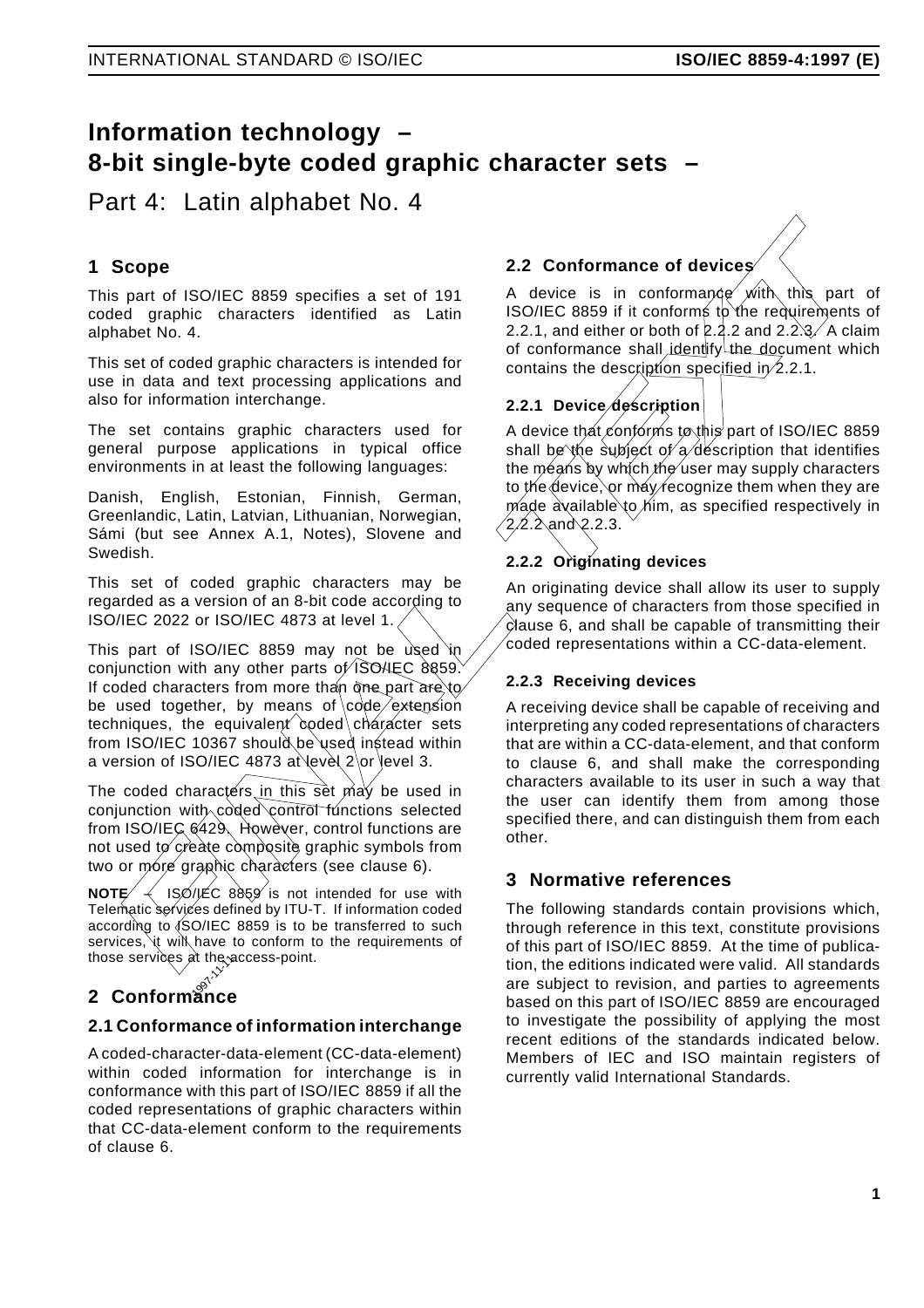ISO/IEC 2022:1994, Information technology – Character code structure and extension techniques.

ISO/IEC 4873:1991, Information technology – ISO 8-bit code for information interchange – Structure and rules for implementation.

ISO/IEC 8824-1:1995, Information technology – Abstract Syntax Notation One (ASN.1): Specification of basic notation.

#### **4 Definitions**

For the purposes of this part of ISO/IEC 8859 the following definitions apply:

**4.1 bit combination:** An ordered set of bits used for the representation of characters.

**4.2 byte:** A bit string that is operated upon as a unit.

**4.3 character:** A member of a set of elements used for the organization, control, or representation of data.

**4.4 code table:** A table showing the characters allocated to each bit combination in a code.

**4.5 coded character set; code:** A set of unambiguous rules that establishes a character set and the one-to-one relationship between the characters of the set and their bit combinations.

**4.6 coded-character-data-element (CC-dataelement):** An element of interchanged information that is specified to consist of a sequence of coded representations of characters,  $\frac{1}{x}$  accordance with one or more identified standards for coded character sets.

**4.7 graphic character:** A character, other than a control function, that has a visual representation normally handwritten, printed or displayed, and that has a coded representation consisting of one or more bit combinations.

**NOTE** – In ISQ/IEC 8859 a single bit combination is used to represent each character

**4.8 graphic symbol:** A visual representation of a graphic character or of a control function.

**4.9 position:** That part of a code table identified by its column and row coordinates.

# 1997-11-11 **5 Notation, code table, and names 5.1 Notation**

The bits of the bit combinations of the 8-bit code are identified by  $b_8$ ,  $b_7$ ,  $b_6$ ,  $b_5$ ,  $b_4$ ,  $b_3$ ,  $b_2$ , and  $b_1$ , where  $b_8$  is the highest-order, or most-significant bit and  $b_1$ is the lowest-order, or least-significant bit.

The bit combinations may be interpreted to represent numbers in binary notation by attributing the following weights to the individual bits:

| Bit    |     |    | $b_6$ | b <sub>5</sub> | $b_4$ | $b_{2}$ | $b_{\alpha}$ |  |
|--------|-----|----|-------|----------------|-------|---------|--------------|--|
| Weight | 128 | 64 | 32    | 16             |       |         |              |  |

Using these weights, the bit combinations are identified by notations of the form  $\overrightarrow{xx}$  yy, where xx and yy are numbers in the range  $\ddot{\text{0}}$  to 15. The correspondence between the notations of the form  $xx/yy$  and the bit combinations consisting of the bits  $b_8$  to  $b_1$  is as follows:

– xx is the number represented by  $b_8$ ,  $b_7$ ,  $b_6$  and  $b_5$ where these bits are given the weights 8, 4, 2, and 1 respectively.

vy is the number represented by  $b_4$ ,  $b_3$ ,  $b_2$  and  $b_1$ where the se bits are given the weights 8, 4, 2, and 1 respectively.

The bit combinations are also identified by notations  $\varrho$ f the form h $k$ , where h and k are numbers in the  $r$ ange  $\&$  to F in hexadecimal notation. The number h is the same as the number xx described above, and the number k the same as the number yy described *above*.

#### **5.2 Layout of the code table**

An 8-bit code table consists of 256 positions arranged in 16 columns and 16 rows. The columns and the rows are numbered 00 to 15. In hexadecimal notation the columns and the rows are numbered 0 to F.

and *Dinastic meansion of Houri*.). Specimes the this control of the form whose section is control of the control of the control of the control of the purposes of his part of ISO/IEC 8859 the control of the control of the The code table positions are identified by notations of the form xx/yy, where xx is the column number and yy is the row number. The column and row numbers are shown at the top and left edges of the table respectively. The code table positions are also identified by notations of the form hk, where h is the column number and k is the row number in hexadecimal notation. The column and row numbers are shown at the bottom and right edges of the table respectively.

The positions of the code table are in one-to-one correspondence with the bit combinations of the code. The notation of a code table position, of the form xx/yy, or of the form hk, is the same as that of the corresponding bit combination.

#### **5.3 Names and meanings**

This part of ISO/IEC 8859 assigns a unique name and a unique identifier to each graphic character. These names and identifiers have been taken from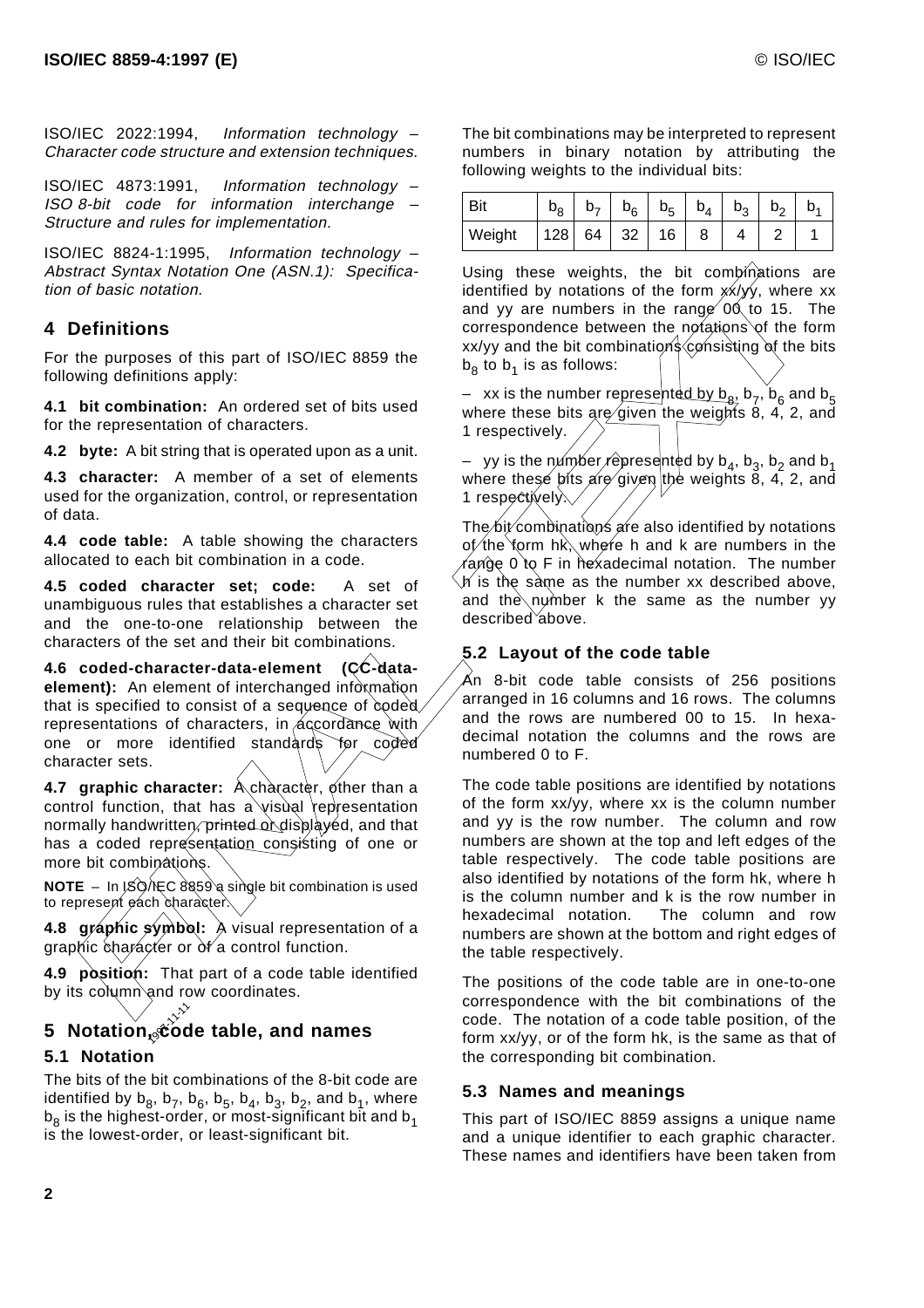ISO/IEC 10646-1 (E). This part of ISO/IEC 8859 also specifies an acronym for each of the characters SPACE, NO-BREAK SPACE and SOFT HYPHEN. For acronyms only Latin capital letters A to Z are used. It is intended that the acronyms be retained in all translations of the text.

Except for SPACE (SP), NO-BREAK SPACE (NBSP) and SOFT HYPHEN (SHY), this part of ISO/IEC 8859 does not define and does not restrict the meanings of graphic characters.

This part of ISO/IEC 8859 specifies a graphic symbol for each graphic character. This symbol is shown in the corresponding position of the code table. However, this part, or any other part, of ISO/IEC 8859 does not specify a particular style or font design for imaging graphic characters. Annex B of ISO/IEC 10367 gives further information on this subject.

#### **5.3.1 SPACE (SP)**

A graphic character the visual representation of which consists of the absence of a graphic symbol.

#### **5.3.2 NO-BREAK SPACE (NBSP)**

A graphic character the visual representation of which consists of the absence of a graphic symbol, for use when a line break is to be prevented in the text as presented.

#### **5.3.3 SOFT HYPHEN (SHY)**

A graphic character that is imaged by a graphic symbol identical with, or similar to, that representing HYPHEN, for use when a line break has been established within a word.

## **6 Specification of the coded character set**

This part of ISO/IEC 8859 specifies 191 characters allocated to the bit combinations of the code table (table 2). None of these characters are combining characters.

**NOTE**  $\neq$  Combining characters are described in ISO/IEC 2022:1994 subclause 6.3.3.

Control functions, such as BACKSPACE or CARRIAGE RETURN, shall not be used to create composite graphic symbols, which are made up<br>from the graphic representations of two or more from the graphic representations of two or more characters.

#### **6.1 Characters of the set and their coded representation**

See table 1.

| $57120101011121100$ pair of 1007120                                                                    |                |                 |                        |                                                  |
|--------------------------------------------------------------------------------------------------------|----------------|-----------------|------------------------|--------------------------------------------------|
| o specifies an acronym for each of the characters                                                      | Bit            |                 |                        |                                                  |
| ACE, NO-BREAK SPACE and SOFT HYPHEN.                                                                   | combi-         |                 | Hex I Identifier       | Name                                             |
| r acronyms only Latin capital letters A to Z are                                                       | nation         |                 |                        |                                                  |
| ed. It is intended that the acronyms be retained in                                                    | 02/00          | 20              | U+0020                 | <b>SPACE</b>                                     |
| translations of the text.                                                                              | 02/01          | 21              | $U + 0021$             | <b>EXCLAMATION MARK</b>                          |
|                                                                                                        | 02/02          | 22              | U+0022                 | <b>QUOTATION MARK</b>                            |
| cept for SPACE (SP), NO-BREAK SPACE                                                                    | 02/03          | 23              | U+0023                 | NUMBER SIGN                                      |
| BSP) and SOFT HYPHEN (SHY), this part of                                                               | 02/04          | 24              | U+0024                 | <b>DOLLAR SIGN</b>                               |
|                                                                                                        | 02/05          | 25              | U+0025                 | PERCENT SIGN                                     |
| O/IEC 8859 does not define and does not restrict                                                       | 02/06          | 26              | U+0026                 | AMPERSAND                                        |
| meanings of graphic characters.                                                                        | 02/07          | 27              | U+0027                 | <b>APOSTROPHE</b>                                |
|                                                                                                        | 02/08          | 28              | U+0028                 | LEFT PARENTHESIS                                 |
| is part of ISO/IEC 8859 specifies a graphic                                                            | 02/09          | 29              | U+0029                 | RIGHT PARENTHESIS                                |
| mbol for each graphic character. This symbol is                                                        | 02/10          | 2A              | U+002A                 | <b>ASTERISK</b>                                  |
| own in the corresponding position of the code                                                          | 02/11          | 2B              | U+002B                 | PLUS SIGN\                                       |
| ble. However, this part, or any other part, of                                                         | 02/12          | 2C              | U+002C                 | <b>COMMA</b>                                     |
|                                                                                                        | 02/13          | 2D              | U+002D                 | <b>HYPHEN MINUS</b>                              |
| O/IEC 8859 does not specify a particular style or                                                      | 02/14          | 2E              | U+002E                 | <b>FULL STOP</b>                                 |
| it design for imaging graphic characters. Annex                                                        | 02/15          | 2F              | U+002F                 | SOLIDUS                                          |
| of ISO/IEC 10367 gives further information on this                                                     | 03/00          | 30              | U+0030                 | <b>DIGIT ZERO</b>                                |
| bject.                                                                                                 | 03/01          | 31              | U40031                 | <b>DIGIT ONE</b>                                 |
|                                                                                                        | 03/02          | 32/             | U≁0032                 | <b>DIGIT TWO</b><br><b>DIGIT THREE</b>           |
| 3.1 SPACE (SP)                                                                                         | 03/03          | 3\$             | $U + 0033$             | $\hat{}$ digit føur $\hat{}$                     |
|                                                                                                        | 03/04/         | 34              | J+0034 ⁄<br>$U + 0035$ |                                                  |
| graphic character the visual representation of                                                         | 03/05<br>03/06 | 35<br>36        | $U+0036$               | <b>QIGIT FIVE</b><br><b>DIGITSIX</b>             |
| ich consists of the absence of a graphic symbol.                                                       | Q3/07          | 37              |                        | U+0037 DIGIT SEVEN                               |
|                                                                                                        | 03/08          | 38              | U+0038                 | <b>DIGIT EIGHT</b>                               |
| 3.2 NO-BREAK SPACE (NBSP)                                                                              | 03/09          | 39 <sup>°</sup> | $U+0039$               | <b>DIGIT NINE</b>                                |
|                                                                                                        | 03/10          | AS'             | <b>U</b> +003A         | COLON                                            |
| graphic character the visual representation of                                                         | 03/11          | 3B              | $\mathcal{Y}$ +003B    | SEMICOLON                                        |
| ich consists of the absence of a graphic symbol,                                                       | 03/12          | $3\mathrm{C}$   | U+003C                 | <b>LESS-THAN SIGN</b>                            |
| use when a line break is to be prevented in the                                                        | 03/13          | 3D              | U+003D                 | <b>EQUALS SIGN</b>                               |
| t as presented.                                                                                        | 03/14          | 3E              | U+003E                 | <b>GREATER-THAN SIGN</b>                         |
|                                                                                                        | 03/15          | $3\mathsf{F}$   | U+003F                 | <b>QUESTION MARK</b>                             |
|                                                                                                        | $\sqrt{04/00}$ | 40              | U+0040                 | COMMERCIAL AT                                    |
| <b>3.3 SOFT HYPHEN (SHY)</b>                                                                           | 04/01          | 41              | U+0041                 | LATIN CAPITAL LETTER A                           |
| graphic character that is imaged by a graphic                                                          | 04/02          | 42              | U+0042                 | LATIN CAPITAL LETTER B                           |
| mbol identical with, or similar to, that representing                                                  | 04/03          | 43              | U+0043                 | LATIN CAPITAL LETTER C                           |
|                                                                                                        | 04/04          | 44              | U+0044                 | LATIN CAPITAL LETTER D                           |
| PHEN, for use when a line\break has been                                                               | 04/05          | 45              | U+0045                 | LATIN CAPITAL LETTER E                           |
| tablished within a word $\hat{\;\;}$                                                                   | 04/06          | 46              | U+0046                 | LATIN CAPITAL LETTER F                           |
|                                                                                                        | 04/07          | 47              | U+0047                 | LATIN CAPITAL LETTER G                           |
| Specification of the coded character set                                                               | 04/08<br>04/09 | 48<br>49        | $U + 0048$<br>U+0049   | LATIN CAPITAL LETTER H<br>LATIN CAPITAL LETTER I |
|                                                                                                        | 04/10          | 4A              | U+004A                 | LATIN CAPITAL LETTER J                           |
| is part of ISO/ÍEC 8859 specifies 191 characters                                                       | 04/11          | 4B              | $U+004B$               | LATIN CAPITAL LETTER K                           |
| ocated to the bit combinations of the code table                                                       | 04/12          | 4C              |                        | U+004C   LATIN CAPITAL LETTER L                  |
| ble 2). None of these characters are combining                                                         | 04/13          | 4D              | U+004D                 | LATIN CAPITAL LETTER M                           |
|                                                                                                        | 04/14          | 4E              | U+004E                 | LATIN CAPITAL LETTER N                           |
| aracters.                                                                                              | 04/15          | 4F              | U+004F                 | LATIN CAPITAL LETTER O                           |
| $\partial \mathbf{T} \mathbf{\mathcal{E}} \neq \mathsf{Combining}$ characters are described in ISO/IEC | 05/00          | 50              | U+0050                 | LATIN CAPITAL LETTER P                           |
| 22:1994 súbclause 6.3.3.                                                                               | 05/01          | 51              | $U + 0051$             | LATIN CAPITAL LETTER Q                           |
|                                                                                                        | 05/02          | 52              | U+0052                 | LATIN CAPITAL LETTER R                           |
| ntro Kunctions, such as BACKSPACE or                                                                   | 05/03          | 53              | $U + 0053$             | LATIN CAPITAL LETTER S                           |
| RRIAGE RETURN, shall not be used to create                                                             | 05/04          | 54              | U+0054                 | LATIN CAPITAL LETTER T                           |
|                                                                                                        | 05/05          | 55              | $U+0055$               | LATIN CAPITAL LETTER U                           |
| mposite graphic symbols, which are made up                                                             | 05/06          | 56              | U+0056                 | LATIN CAPITAL LETTER V                           |
| m the grapore representations of two or more                                                           | 05/07          | 57              | U+0057                 | LATIN CAPITAL LETTER W                           |
| aracters.                                                                                              | 05/08          | 58              | U+0058                 | LATIN CAPITAL LETTER X                           |
|                                                                                                        | 05/09          | 59              | U+0059                 | LATIN CAPITAL LETTER Y                           |
| 1 Characters of the set and their coded                                                                | 05/10          | 5A              | U+005A                 | LATIN CAPITAL LETTER Z                           |
| presentation                                                                                           | 05/11<br>05/12 | 5B<br>5C        | U+005B<br>U+005C       | LEFT SQUARE BRACKET<br>REVERSE SOLIDUS           |
|                                                                                                        | 05/13          | 5D              | U+005D                 | RIGHT SQUARE BRACKET                             |
| e table 1.                                                                                             | 05/14          | 5E              | U+005E                 | CIRCUMFLEX ACCENT                                |
|                                                                                                        | 05/15          | 5F              | U+005F                 | <b>LOW LINE</b>                                  |
|                                                                                                        |                |                 |                        |                                                  |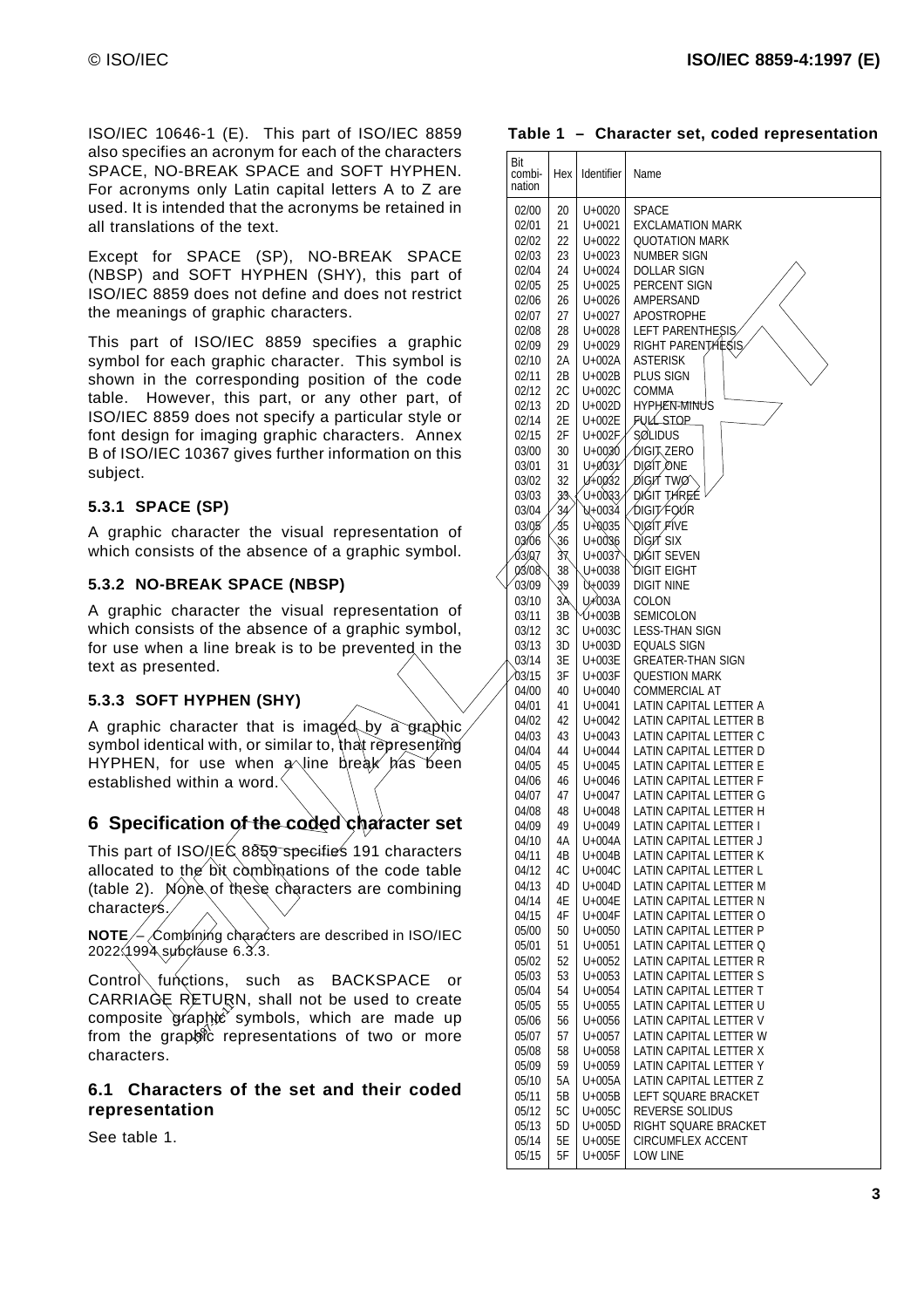|  | Table 1 | (continued) |
|--|---------|-------------|
|--|---------|-------------|

**Table 1** (concluded)

| Bit<br>combi-<br>nation | Hex            | Identifier               | Name                                                                   | Bit<br>combi-<br>nation | Hex                  | Identifier               | Name                                                                        |
|-------------------------|----------------|--------------------------|------------------------------------------------------------------------|-------------------------|----------------------|--------------------------|-----------------------------------------------------------------------------|
| 06/00                   | 60             | $U + 0060$               | <b>GRAVE ACCENT</b>                                                    | 12/00                   | C <sub>0</sub>       | $U + 0100$               | LATIN CAPITAL LETTER A WITH MACRON                                          |
| 06/01                   | 61             | $U + 0061$               | LATIN SMALL LETTER A                                                   | 12/01                   | C <sub>1</sub>       | U+00C1                   | LATIN CAPITAL LETTER A WITH ACUTE                                           |
| 06/02                   | 62             | U+0062                   | LATIN SMALL LETTER B                                                   | 12/02                   | C <sub>2</sub>       | U+00C2                   | LATIN CAPITAL LETTER A WITH CIRCUMFLEX                                      |
| 06/03                   | 63             | $U + 0063$               | LATIN SMALL LETTER C                                                   | 12/03                   | C <sub>3</sub>       | U+00C3                   | LATIN CAPITAL LETTER A WITH TILDE                                           |
| 06/04                   | 64             | U+0064                   | LATIN SMALL LETTER D                                                   | 12/04                   | C4                   | U+00C4                   | LATIN CAPITAL LETTER A WITH DIAERESIS                                       |
| 06/05                   | 65             | $U + 0065$               | LATIN SMALL LETTER E                                                   | 12/05                   | C <sub>5</sub>       | U+00C5                   | LATIN CAPITAL LETTER A WITH RING ABOVE                                      |
| 06/06                   | 66             | $U + 0066$               | LATIN SMALL LETTER F                                                   | 12/06                   | C <sub>6</sub>       | U+00C6                   | LATIN CAPITAL LETTER AE                                                     |
| 06/07                   | 67             | $U + 0067$               | LATIN SMALL LETTER G                                                   | 12/07                   | C7<br>C <sub>8</sub> | U+012E<br>U+010C         | LATIN CAPITAL LETTER YWITH OGONEK                                           |
| 06/08<br>06/09          | 68             | $U + 0068$<br>U+0069     | LATIN SMALL LETTER H<br>LATIN SMALL LETTER I                           | 12/08<br>12/09          | C <sub>9</sub>       | U+00C9                   | LATIN CAPITAL LETTER & WITH CARON<br>LATIN CAPITAL LETTER E WITH ACUTE      |
| 06/10                   | 69<br>6A       | U+006A                   | LATIN SMALL LETTER J                                                   | 12/10                   | CA                   | $U + 0118$               | LATIN CAPITAL LETTER E WITH OGONEK                                          |
| 06/11                   | 6B             | U+006B                   | LATIN SMALL LETTER K                                                   | 12/11                   | CB                   | $U+00CB$                 | LATIN CAPITAL LETTER E WITH DIAERESIS                                       |
| 06/12                   | 6C             | U+006C                   | LATIN SMALL LETTER L                                                   | 12/12                   | CC                   | $U + 0116$               | LATIN CAPITAL LETTER E WITH DOT ABOVE                                       |
| 06/13                   | 6D             | U+006D                   | LATIN SMALL LETTER M                                                   | 12/13                   | CD                   | $U+00CD$                 | LATIN CAPITAL LETTER I WITH ACUTE                                           |
| 06/14                   | 6E             | U+006E                   | LATIN SMALL LETTER N                                                   | 12/14                   | СE                   | $U+00CE$                 | LAZIN CAPITAL LETTER TWITH CIRCUMFLEX                                       |
| 06/15                   | 6F             | U+006F                   | LATIN SMALL LETTER O                                                   | 12/15                   | CF                   | U+012A                   | <b>AATIN CAPITAL LETTER LWITH MACRON</b>                                    |
| 07/00                   | 70             | U+0070                   | LATIN SMALL LETTER P                                                   | 13/00                   | D <sub>0</sub>       | $U+0110$                 | LATIN CAPITAL LETTER D WITH STROKE                                          |
| 07/01                   | 71             | $U + 0071$               | LATIN SMALL LETTER Q                                                   | 13/01                   | D <sub>1</sub>       | $U + 0145$               | LATIN CAPITAL LETTER N WITH CEDILLA                                         |
| 07/02                   | 72             | U+0072                   | LATIN SMALL LETTER R                                                   | 13/02                   | D <sub>2</sub>       | U <sub>4014</sub> C      | LATIN CAPITAL LETTER O WITH MACRON                                          |
| 07/03                   | 73             | U+0073                   | LATIN SMALL LETTER S                                                   | 13/03                   | D <sub>3</sub>       | U+0136                   | LATIN CAPITAL LETTER K WITH CEDILLA                                         |
| 07/04                   | 74             | $U + 0074$               | LATIN SMALL LETTER T                                                   | 13/04                   | D <sub>4</sub>       | `N+00D4`                 | LATIN CAPITAL LETTER O WITH CIRCUMFLEX                                      |
| 07/05                   | 75             | $U + 0075$               | LATIN SMALL LETTER U                                                   | 13/05                   | DS                   | U+00D5                   | LATIN CAPITAL LETTER O WITH TILDE                                           |
| 07/06                   | 76             | $U + 0076$               | LATIN SMALL LETTER V                                                   | 13/06                   | D6                   | $U+00D6$                 | LATIN CAPITAL LETTER O WITH DIAERESIS                                       |
| 07/07                   | 77             | U+0077                   | LATIN SMALL LETTER W                                                   | ∕13/07                  | $\mathcal{Q}$ 7      | U+00D7                   | પ્MULȚ∕IṔLICATION SIGN                                                      |
| 07/08                   | 78             | $U + 0078$               | LATIN SMALL LETTER X                                                   | <i>13/08</i>            | D <sub>8</sub>       | $U+00D8$                 | LATIN CAPITAL LETTER O WITH STROKE                                          |
| 07/09                   | 79<br>7A       | U+0079                   | LATIN SMALL LETTER Y                                                   | 13/09                   | D9                   | U+0172                   | LATIN CAPITAL LETTER U WITH OGONEK                                          |
| 07/10<br>07/11          | 7B             | U+007A<br>U+007B         | LATIN SMALL LETTER Z<br>LEFT CURLY BRACKET                             | 13/10<br>13/11          | DÀ<br>DB             | U+00DA<br><b>\U+00DB</b> | LATIN CAPITAL LETTER U WITH ACUTE<br>LATIN CAPITAL LETTER U WITH CIRCUMFLEX |
| 07/12                   | 7C             | U+007C                   | <b>VERTICAL LINE</b>                                                   | 13/12                   | DC                   | $U+00DC$                 | LATIN CAPITAL LETTER U WITH DIAERESIS                                       |
| 07/13                   | 7D             | U+007D                   | RIGHT CURLY BRACKET                                                    | 13/13                   | <b>DD</b>            | $U + 0168$               | LATIN CAPITAL LETTER U WITH TILDE                                           |
| 07/14                   | 7E             | U+007E                   | <b>TILDE</b>                                                           | 13/14                   | DE                   | U+016A                   | LATIN CAPITAL LETTER U WITH MACRON                                          |
|                         |                |                          |                                                                        | 1,3/15                  | DF                   | $U+00DF$                 | LATIN SMALL LETTER SHARP S (German)                                         |
| 10/00                   | A0             | $U+00A0$                 | NO-BREAK SPACE                                                         | 14700                   | E <sub>0</sub>       | $U + 0101$               | LATIN SMALL LETTER A WITH MACRON                                            |
| 10/01                   | A1             | U+0104                   | LATIN CAPITAL LETTER A WITH OGONEK                                     | 14/01                   | E <sub>1</sub>       | U+00E1                   | LATIN SMALL LETTER A WITH ACUTE                                             |
| 10/02                   | A2             | $U + 0138$               | LATIN SMALL LETTER KRA (Greenlandic)                                   | 14/02                   | E <sub>2</sub>       | U+00E2                   | LATIN SMALL LETTER A WITH CIRCUMFLEX                                        |
| 10/03                   | A3             | $U + 0156$               | LATIN CAPITAL LETTER R WITH CEDILLA                                    | 14/03                   | E <sub>3</sub>       | U+00E3                   | LATIN SMALL LETTER A WITH TILDE                                             |
| 10/04                   | A4             | U+00A4                   | <b>CURRENCY SIGN</b>                                                   | 14/04                   | E4                   | U+00E4                   | LATIN SMALL LETTER A WITH DIAERESIS                                         |
| 10/05                   | A5             | $U + 0128$               | LATIN CAPITAL LETTER I WITH TILDE                                      | 14/05                   | E <sub>5</sub>       | U+00E5                   | LATIN SMALL LETTER A WITH RING ABOVE                                        |
| 10/06                   | A6             | $U+013B$                 | LATIN CAPITAL LETTER \ WITH CEDILLA                                    | 14/06                   | E <sub>6</sub>       | U+00E6                   | LATIN SMALL LETTER AE                                                       |
| 10/07                   | A7             | U+00A7                   | SECTION SIGN                                                           | 14/07                   | E7                   | U+012F                   | LATIN SMALL LETTER I WITH OGONEK                                            |
| 10/08                   | A8             | $U+00A8$                 | <b>DIAERESIS</b>                                                       | 14/08                   | E8                   | U+010D                   | LATIN SMALL LETTER C WITH CARON                                             |
| 10/09                   | A9             | U+0160                   | LATIN CAPITAL LETTER SWITH CARON<br>LÁTIN CAPITAL LETTER E WITH MACRON | 14/09                   | E9                   | U+00E9                   | LATIN SMALL LETTER E WITH ACUTE                                             |
| 10/10                   | AA<br>AB       | U+0112<br>U+0122         | `LATIN`CAPITAL LETTÈR G.ÀVITH CEDILLA                                  | 14/10<br>14/11          | EA<br>EB             | $U + 0119$<br>$U+00EB$   | LATIN SMALL LETTER E WITH OGONEK                                            |
| 10/11<br>10/12          | AC             | $U + 0.166$              | LATIN CARITAL LETTER TWITH STROKE                                      | 14/12                   | EC                   | $U + 0117$               | LATIN SMALL LETTER E WITH DIAERESIS<br>LATIN SMALL LETTER E WITH DOT ABOVE  |
| 10/13                   | AD             | U+0QAD                   | <b>SOFT HYPHEN</b>                                                     | 14/13                   | ED                   | $U+00ED$                 | LATIN SMALL LETTER I WITH ACUTE                                             |
| 10/14                   | AE             | <b>DH017D</b>            | LATIN CARITAL LETTER Z WITH CARON                                      | 14/14                   | EE                   | $U+00EE$                 | LATIN SMALL LETTER I WITH CIRCUMFLEX                                        |
| 10/15                   | AÉ             | ∕U+00AF`                 | MACRON                                                                 | 14/15                   | EF                   | U+012B                   | LATIN SMALL LETTER I WITH MACRON                                            |
| 11/00                   | ΒŐ             | $U+00B0$                 | DEGREE SIGN                                                            | 15/00                   | F <sub>0</sub>       | $U + 0111$               | LATIN SMALL LETTER D WITH STROKE                                            |
| 11/01                   | ՜Β1            | $U+0105$                 | LATIN SMALL LETTER A WITH OGONEK                                       | 15/01                   | F1                   | $U + 0146$               | LATIN SMALL LETTER N WITH CEDILLA                                           |
| 11/02                   | B <sup>2</sup> | ∕Ú+02́DB                 | <b>OGONEK</b>                                                          | 15/02                   | F <sub>2</sub>       | U+014D                   | LATIN SMALL LETTER O WITH MACRON                                            |
| 11/03                   | B <sub>3</sub> | Q+0157                   | LATIN SMALL LETTER R WITH CEDILLA                                      | 15/03                   | F <sub>3</sub>       | $U + 0137$               | LATIN SMALL LETTER K WITH CEDILLA                                           |
| 11/04                   | ₿4             | $U + OQB4$               | <b>ACUTE ACCENT</b>                                                    | 15/04                   | F <sub>4</sub>       | U+00F4                   | LATIN SMALL LETTER O WITH CIRCUMFLEX                                        |
| 11/05                   | B <sub>5</sub> | U+0129                   | LATIN SMALL LETTER I WITH TILDE                                        | 15/05                   | F <sub>5</sub>       | U+00F5                   | LATIN SMALL LETTER O WITH TILDE                                             |
| 11/06                   | B <sub>6</sub> | $U + 013C$               | LATIN SMALL LETTER L WITH CEDILLA                                      | 15/06                   | F <sub>6</sub>       | U+00F6                   | LATIN SMALL LETTER O WITH DIAERESIS                                         |
| 11/07                   | B7             | U+02CZ <sup>6</sup>      | CARON                                                                  | 15/07                   | F7                   | U+00F7                   | <b>DIVISION SIGN</b>                                                        |
| 11/08                   | B <sub>8</sub> | $U+00B8$                 | <b>CEDILLA</b>                                                         | 15/08                   | F8                   | U+00F8                   | LATIN SMALL LETTER O WITH STROKE                                            |
| 11/09                   | B <sub>9</sub> | U+0161                   | LATIN SMALL LETTER S WITH CARON                                        | 15/09                   | F <sub>9</sub>       | $U + 0173$               | LATIN SMALL LETTER U WITH OGONEK                                            |
| 11/10<br>11/11          | BA<br>BB       | $U + 0113$<br>$U + 0123$ | LATIN SMALL LETTER E WITH MACRON<br>LATIN SMALL LETTER G WITH CEDILLA  | 15/10<br>15/11          | FA<br><b>FB</b>      | U+00FA<br>$U+00FB$       | LATIN SMALL LETTER U WITH ACUTE<br>LATIN SMALL LETTER U WITH CIRCUMFLEX     |
| 11/12                   | ВC             | U+0167                   | LATIN SMALL LETTER T WITH STROKE                                       | 15/12                   | FC                   | $U+00FC$                 | LATIN SMALL LETTER U WITH DIAERESIS                                         |
| 11/13                   | BD             | U+014A                   | LATIN CAPITAL LETTER ENG (Sámi)                                        | 15/13                   | FD                   | $U + 0169$               | LATIN SMALL LETTER U WITH TILDE                                             |
| 11/14                   | BE             | U+017E                   | LATIN SMALL LETTER Z WITH CARON                                        | 15/14                   | <b>FE</b>            | U+016B                   | LATIN SMALL LETTER U WITH MACRON                                            |
| 11/15                   | BF.            | U+014B                   | LATIN SMALL LETTER ENG (Sámi)                                          | 15/15                   | FF                   | $U+02D9$                 | DOT ABOVE                                                                   |
|                         |                |                          |                                                                        |                         |                      |                          |                                                                             |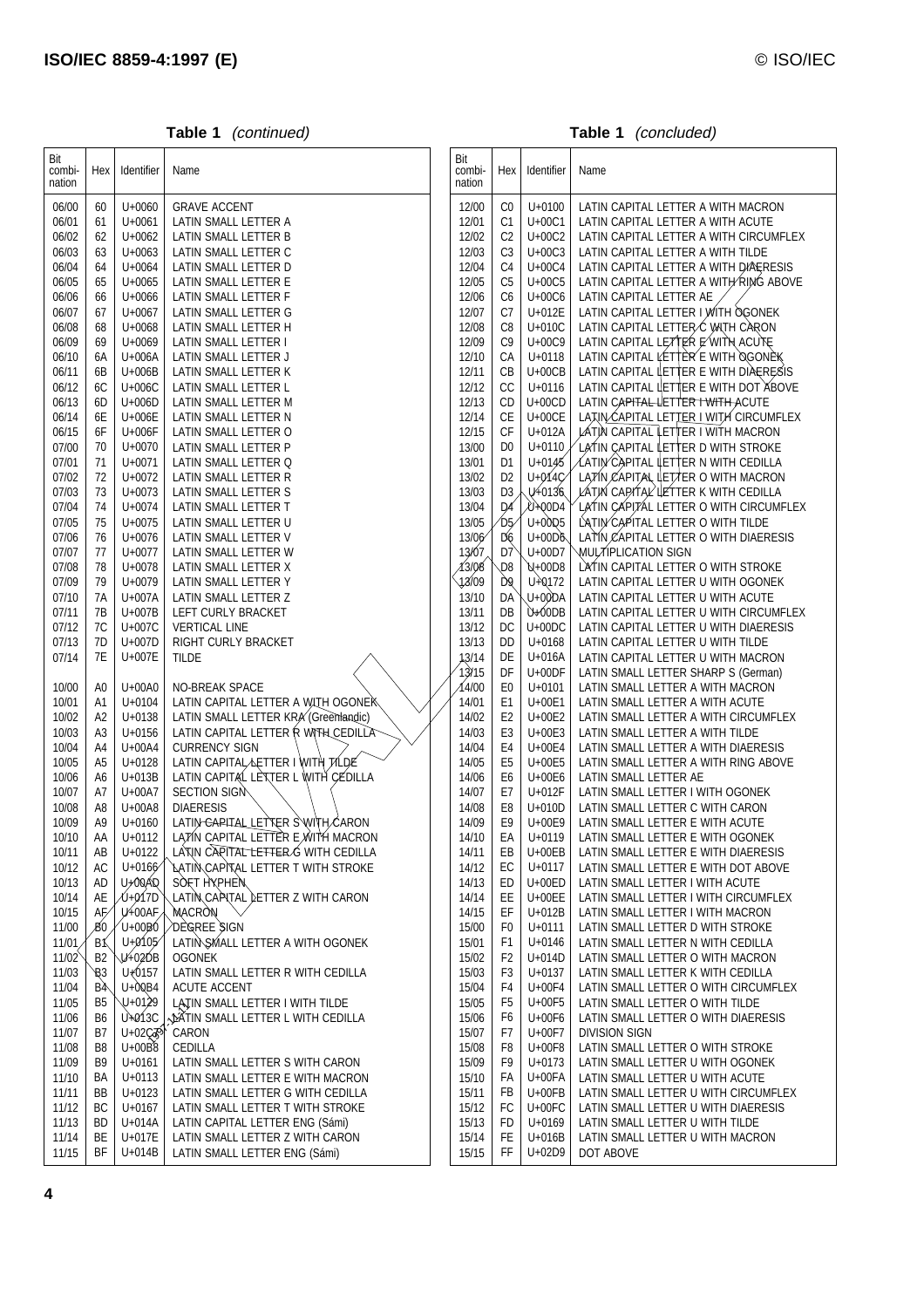#### **6.2 Code table**

For each character in the set the code table (table 2) shows a graphic symbol at the position in the code table corresponding to the bit combination specified in table 1.

The shaded positions in the code table correspond to bit combinations that do not represent graphic characters. Their use is outside the scope of ISO/IEC 8859; it is specified in other International Standards, for example ISO/IEC 6429.

|                     |                      |                |              |                           |                |                |                               |                                |                         |                       | Table 2 – Code table of Latin alphabet No. 4 |                            |                |                |                               |                      |                                   |                                     |                |                            |                                              |
|---------------------|----------------------|----------------|--------------|---------------------------|----------------|----------------|-------------------------------|--------------------------------|-------------------------|-----------------------|----------------------------------------------|----------------------------|----------------|----------------|-------------------------------|----------------------|-----------------------------------|-------------------------------------|----------------|----------------------------|----------------------------------------------|
|                     |                      |                |              | $b_8$ $0$                 |                | $\overline{0}$ | 0                             | $\overline{0}$                 | 0                       | 0                     | 0                                            | 0                          | 1              | 1              | 1                             | 1                    | 1                                 | Ιî                                  | ř              | 1                          |                                              |
|                     |                      |                |              | b <sub>7</sub>            | $\overline{0}$ | $\overline{0}$ | $\overline{0}$                | $\overline{0}$                 | $\mathbf{1}$            | 1                     | $\overline{1}$                               | 1                          | $\overline{0}$ | $\mathbf 0$    | $\overline{0}$                | $\overline{0}$       | 1                                 |                                     | $\mathbf{1}$   | 1                          |                                              |
|                     |                      |                |              | b <sub>6</sub>            | $\overline{0}$ | $\overline{0}$ | $\overline{1}$                | $\overline{1}$                 | $\pmb{0}$               | $\overline{0}$        | 1                                            | $\overline{1}$             | $\overline{0}$ | $\overline{0}$ | 1                             | 1                    | Ø                                 | 0                                   | $\mathbf 1$    | $\overline{1}$             |                                              |
|                     |                      |                |              | b <sub>5</sub>            | $\overline{0}$ | $\overline{1}$ | $\overline{0}$                | 1                              | $\overline{0}$          | 1                     | $\overline{0}$                               | 1                          | $\overline{0}$ | 1              | 0                             | 1                    | $\overline{\mathfrak{g}}$         | 1                                   | Ø              | $\overline{1}$             |                                              |
| $ b_4 b_3 b_2 b_1 $ |                      |                |              |                           | 00             | 01             | 02                            | 03                             | 04                      | 05                    | 06                                           | 07                         |                | 08 09          | 10                            |                      | 12                                | 13                                  | 4              | 15                         |                                              |
| $\overline{0}$      | 0                    | 0              |              | 0 00                      |                |                | <b>SP</b>                     | 0                              | $\Omega$                | P                     | $\pmb{\cdot}$                                | p                          |                |                | <b>NBSP</b>                   | $\bullet$            | $\bar{\mathsf{A}}$                | Đ                                   | $\overline{a}$ | đ                          | 0                                            |
| $\overline{0}$      |                      |                |              | 0 0 1 01                  |                |                | I<br>$\blacksquare$           | 1                              | A                       | Q                     | a                                            | q                          |                |                | $\cancel{\mathsf{A}}$         | a                    | $\breve{\textbf{A}}$              | Ņ                                   | á              | ņ                          | 1                                            |
|                     | 0 0 1                |                |              | 0 02                      |                |                | ,,                            | $\overline{2}$                 | B                       | R                     | b                                            | $\mathsf{r}$               |                |                | $\mathsf{K}$                  | ٠,                   | $\overline{\hat{A}}$              | $\overline{O}$                      | â              | $\overline{o}$             | 2                                            |
| $\overline{0}$      |                      |                |              | 0 1 1 03                  |                |                | #                             | 3                              | $\mathsf C$             | S                     | $\mathsf C$                                  | ⁄Ś                         |                |                | Ŗ                             | $\mathsf{r}$         | $\tilde{\phantom{a}}$<br>A        | Ķ                                   | ã              | ķ                          | 3                                            |
| $\overline{0}$      | 1 <sup>1</sup>       |                |              | 0 0 04                    |                |                | \$                            | 4                              | D                       | T                     | $\mathsf{d}$                                 | t                          |                |                | $\alpha$                      | $\pmb{r}$            | ш<br>A                            | ô                                   | ä              | ô                          | 4                                            |
|                     | 0 1                  |                |              | 0 1 05                    |                |                | ℅                             | 5                              | $E_{\diagup}$           | U                     | e                                            | U                          |                |                | $\overline{\tilde{\text{I}}}$ | $\tilde{1}$          | Å                                 | $\tilde{\phantom{a}}$<br>0          | å              | õ                          | 5                                            |
|                     | 0 1                  | 1 <sup>1</sup> |              | 0 06                      |                |                | 8                             | 6                              | F                       | V                     | $\mathsf{f}$                                 | $\mathcal{\breve{\bm{N}}}$ |                |                | Ļ                             | Ļ                    | Æ                                 | $\mathbf{H}$<br>0                   | æ              | ö                          | 6                                            |
| $\overline{0}$      | 1 <sup>1</sup>       | 1 <sup>1</sup> |              | 1 07                      |                |                | П                             | $\overline{\mathbf{X}}$        | G                       | W                     | $\boldsymbol{\mathcal{G}}$                   | W                          |                |                | $\mathbf{s}$                  | $\checkmark$         | Į                                 | $\boldsymbol{\mathsf{x}}$           | i              | ÷                          | $\overline{7}$                               |
| 1 <sup>1</sup>      | 0                    | 0              |              | 0 08                      |                |                | (                             | $\bm{\mathcal{S}}$             | H                       | $\cancel{\mathsf{X}}$ | h                                            | X                          |                |                | ш                             | $\pmb{J}$            | $\overline{\check{\mathfrak{c}}}$ | Ø                                   | č              | Ø                          | 8                                            |
| 1 <sup>1</sup>      | $\overline{0}$       |                |              | 0 1 09                    |                |                | )                             | 9                              | $\bar{\mathbf{I}}$      | Y                     | i                                            | y                          |                |                | $\overline{\widetilde{S}}$    | $\check{\mathsf{s}}$ | $\acute{E}$                       | Ų                                   | é              | Ų                          | 9                                            |
| 1 <sup>1</sup>      | 0                    | 1 <sup>1</sup> | $\mathbf 0$  | 10 <sub>l</sub>           |                |                | $\overrightarrow{\mathbf{x}}$ | $\overrightarrow{z}$           | J                       | Z                     | j                                            | Z                          |                |                | $\bar{E}$                     | ē                    | Ę                                 | U                                   | ę              | ú                          | A                                            |
| 1 <sup>1</sup>      | $\overline{0}$       |                | $1\vert \nu$ | $\mathcal{A} \mathcal{A}$ |                |                | $\ddagger$                    | $\blacksquare$<br>$\mathbf{r}$ | K                       | L                     | $\mathsf k$                                  | €                          |                |                | Ģ                             | ģ                    | ш<br>E                            | Û                                   | ë              | û                          | B                                            |
| 1 <sup>1</sup>      | $\mathcal V$         |                | ′0∕  0       | 12                        |                |                | ∕                             | $\prec$                        | L                       |                       |                                              |                            |                |                | Ŧ                             | ŧ                    | E                                 | $\mathbf{H}$<br>U                   | ė              | ü                          | $\mathsf C$                                  |
| 1                   | $\lvert \eta \rvert$ |                | 1            | $\sqrt{3}$                |                |                |                               |                                | $\mathsf{M}\phantom{M}$ | J                     | m                                            | }                          |                |                | <b>SHY</b>                    | Ŋ                    | $\overline{\mathbf{r}}$<br>T      | $\overline{\widetilde{\mathsf{U}}}$ | ì              | $\tilde{\phantom{a}}$<br>u | D                                            |
| 1                   | 1 <sup>1</sup>       | 1              |              | $0\sqrt{4}$               | <b>ANY</b>     |                | $\blacksquare$                | $\bm >$                        | N                       | $\hat{\phantom{a}}$   | n                                            | $\tilde{\phantom{a}}$      |                |                | $\check{\mathsf{Z}}$          | ž                    | Î                                 | Ū                                   | î              | ū                          | Е                                            |
| 1 <sup>1</sup>      | 1                    | 1              | $\mathbf{1}$ | $\overline{15}$           |                |                | $\prime$                      | $\mathbf{c}$                   | 0                       |                       | $\mathbf O$                                  |                            |                |                | -                             | ŋ                    | Ī                                 | ß                                   | $\overline{1}$ | ×,                         | F                                            |
|                     |                      |                |              |                           | 0              | 1              | $\overline{2}$                | 3                              | 4                       | 5                     | 6                                            | $\overline{\mathbf{r}}$    | 8              | 9              | A                             | B                    | $\mathsf C$                       | D                                   | E              | F                          | $\gamma_{\!\scriptscriptstyle (\!\chi\!)_+}$ |

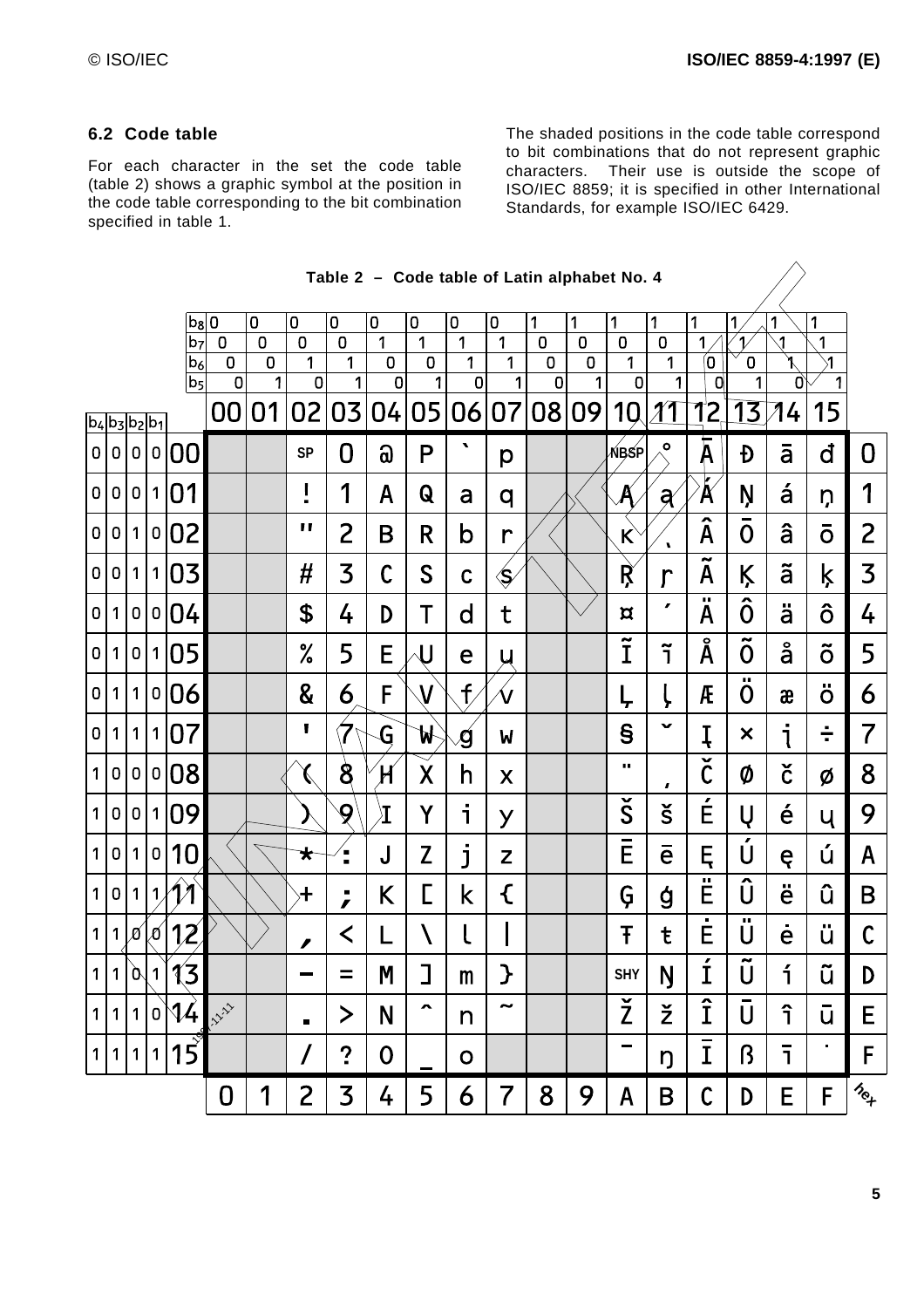#### **7 Identification of the character set 7.1 Identification according to ISO/IEC 2022 and ISO/IEC 4873**

The graphic characters of this part of ISO/IEC 8859 constitute a single coded character set. However in accordance with ISO/IEC 2022 and ISO/IEC 4873 the code table of this part of ISO/IEC 8859 may be considered to consist of the following components:

The character SPACE represented by bit combination 02/00;

– a 94-character G0 graphic character set represented by bit combinations 02/01 to 07/14;

– a 96-character G1 graphic character set represented by bit combinations 10/00 to 15/15.

When the identification methods of ISO/IEC 2022 or ISO/IEC 4873 are used this part of ISO/IEC 8859 shall be identified by the following pair of designation functions:

GZD4 04/02 (ESC 02/08 04/02)

G1D6 04/04 (ESC 02/13 04/04)

**NOTE** – The corresponding escape sequences are shown in parentheses.

## **7.2 Identification according to ISO/IEC 8824-1 (ASN.1)**

In the terminology of ISO/IEC 8824-1 the character set of this part of ISO/IEC 8859 and the corresponding coded representations are distinct. and are known as the "character abstract syntax" and the "character transfer syntax" respectively.



When the identification methods of ISO/IEC 8824-1 are used this part of ISO/IEC 8859 shall be identified by the following object identifiers:

- character set { iso standard 8859 4 abstract-syntax (1) }
- coded representations { iso standard 8859 4 transfer-syntax (0) }

The corresponding object descriptors shall be:

- character set "ISO 8859 part 4 repertoire"
- coded representations  $\frac{1}{1}$  ISO 8859 part 4 code"

#### **7.3 Identification using the ISO International register of coded character sets to be used with escape sequences**

According to  $\chi$ 1 above the character set of this part of ISO/IEC  $(8859/\text{m})$ ay be considered to consist of the character SPACE, a 94-character G0 graphic character set, and  $A \rightarrow 96$ -character G1 graphic  $chapactor$  set. The  $G0$  and G1 graphic character sets may be identified by the use of the Registration Numbers from the ISO International register of coded character sets to be used with escape sequences.

When these registration numbers are used this part of ISO/IEC 8859 shall be identified by the following pair of registration numbers:

– G0 graphic character set ISO-IR 6

– G1 graphic character set ISO-IR 110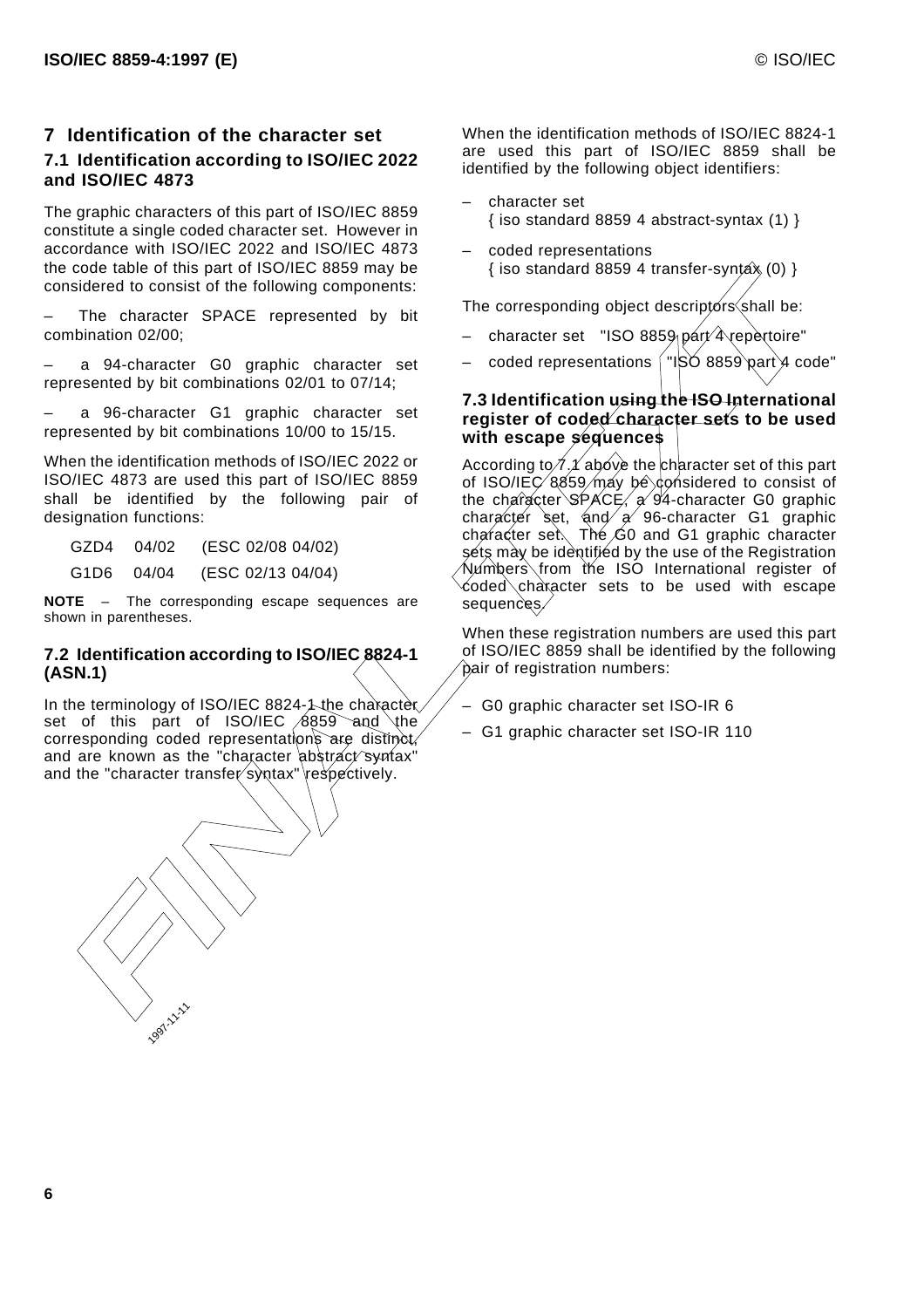# **Annex A**

(informative)

# **Coverage of languages by parts 1 to 10 of ISO/IEC 8859**

## **A.1 Languages of European origin written in Latin script**

The following parts of ISO/IEC 8859 specify coded character sets which comprise various different selections of characters based on the Latin alphabet. These sets are identified by the numbers 1 to 6 as shown:

| ISO/IEC 8859-1  | Latin alphabet No. 1 |
|-----------------|----------------------|
| ISO/IEC 8859-2  | Latin alphabet No. 2 |
| ISO/IEC 8859-3  | Latin alphabet No. 3 |
| ISO/IEC 8859-4  | Latin alphabet No. 4 |
| ISO/IEC 8859-9  | Latin alphabet No. 5 |
| ISO/IEC 8859-10 | Latin alphabet No. 6 |

The following official and regional languages written in Europe are covered by the Latin alphabets 1-6 as indicated by number in table  $A(1)$ :



#### **NOTES**

1 The list of languages in table A.1 is not exhaustive. It shows the languages that are included in the Scope clause of each part of ISO/IEC 8859.

2 For writing French three characters  $(CE, ce, Y)$  not specified in parts 1, 3 and 9, are also needed.

The ch<br>s of th<br>Norw 3 The various Sámi languages use partly differing orthographies.  $\not$ The character sets in parts 4 and 10 cover the requirements of the Sámi languages most commonly used in Finland, Norway and Sweden. For the Skolt Sámi language used in Finland and Norway additional characters are needed. These are included in ISO-IR 158 and 197.

4 There are several official written languages outside Europe that are covered by Latin alphabet No. 1. Examples are Indonesian/Malay, Tagalog (Philippines), Swahili, Afrikaans.

5 Use of Latin alphabet No. 3 for Turkish is deprecated.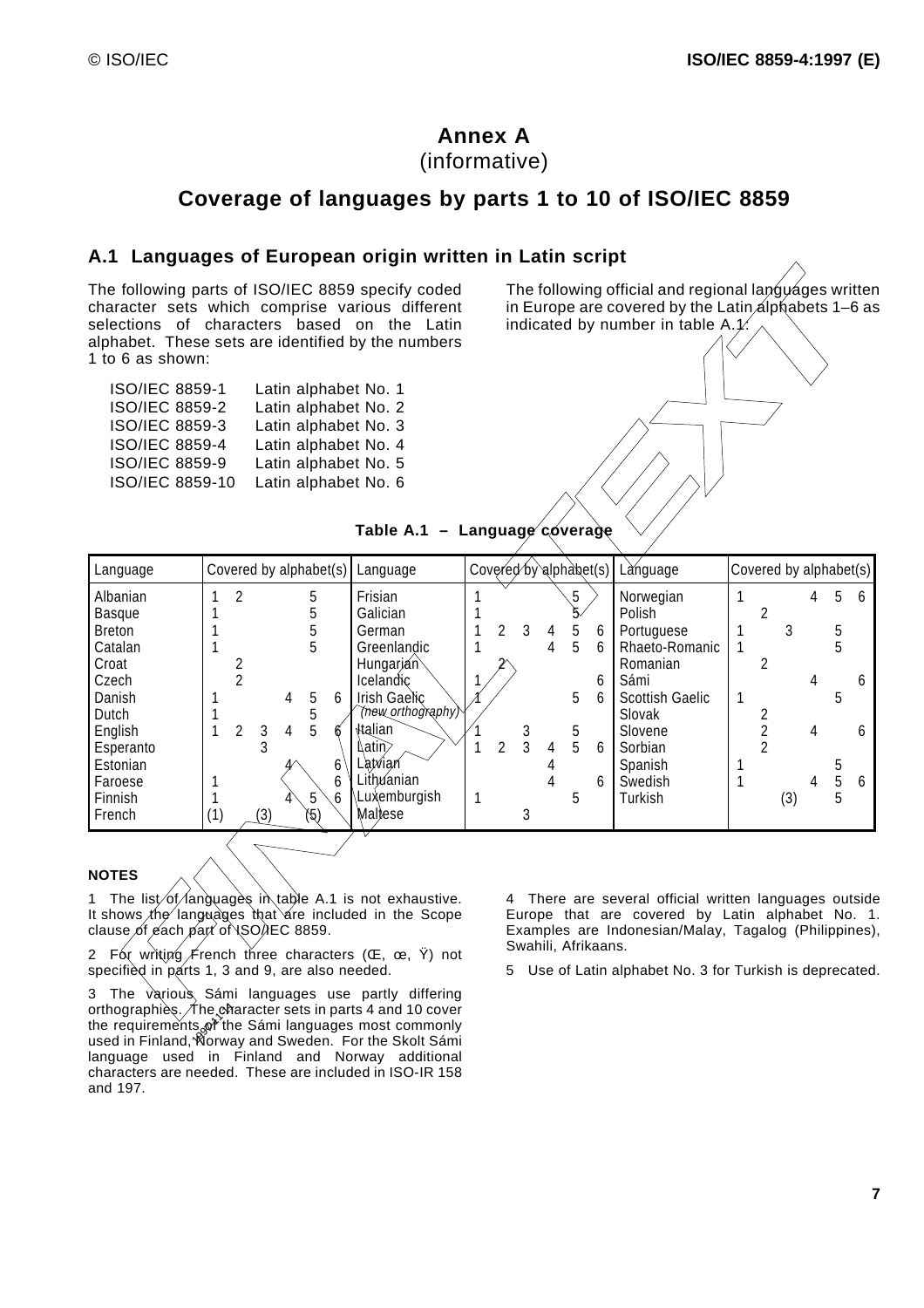## **A.2 Languages written in non-Latin scripts**

The following parts of ISO/IEC 8859 specify coded character sets which include graphic characters from alphabets other than the Latin alphabet:

| Latin/Cyrillic alphabet |
|-------------------------|
| Latin/Arabic alphabet   |
| Latin/Greek alphabet    |
| Latin/Hebrew alphabet   |
|                         |

The following official and regional languages are covered by these alphabets:

The Cyrillic characters included in part 5 cover Bulgarian, Byelorussian, (Slavic) Macedonian, Russian, Serbian and Ukrainian (as written up to 1990, see also Scope of part 5).

The Arabic characters included  $\hat{p}/p$  part 6 cover Arabic. The Greek characters included in part 7 cover Greek (*monotonikó* orthography). The Hebrew Concide assess and Latin Methew alghabet<br>
SCO/IEC 8859-8 Latin/Hebrew alghabet<br>
Arabic Characters included in part 8 cover Greek (monotonix orthography). The Hebre<br>
characters included in part 8 cover Hebrew.<br>
Characters i

**1997-11-11-11**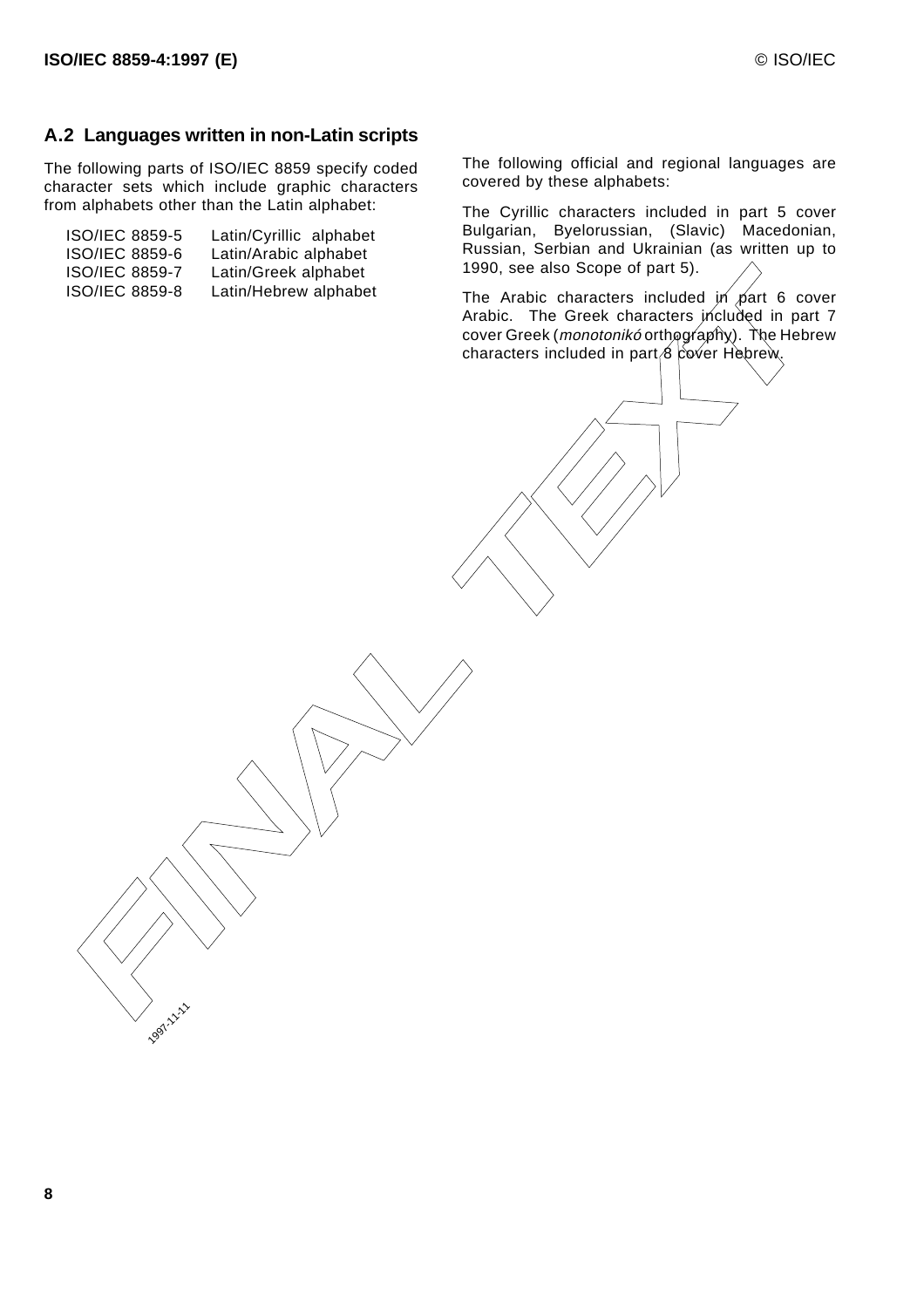# **Annex B**

(informative)

# **Main differences between the First edition and this Second edition of this part of ISO/IEC 8859**

in a memded where energies any lo align them with<br>
the coverage of languages by parts. A for our contractions and<br>
FINAL TEXT is considered under the<br>
conditions about the coverage of languages by parts. A for the standard **B.1** The names of the graphic characters have been amended where necessary to align them with the names of characters adopted for all standards on coded character sets developed under the responsibility of ISO/IEC JTC 1. For each character the short identifiers specified in ISO/IEC 10646-1 Amendment 9 have been added to table 1.

**B.2** The new style of conformance clause, adopted for all standards on coded character sets, has been introduced.

**B.3** Object identifiers conforming to Abstract Syntax Notation One (ASN.1, see ISO/IEC 8824-1) are specified in 7.2 for the character set, and the corresponding coded representations, of this part of ISO/IEC 8859.

Registration numbers from the International register of coded character sets to be used with escape sequences, have been included as an additional method of identifying the coded character set of this part of ISO/IEC 8859.

1997-11-11

**B.4** A new Annex A has been added that identifies the coverage of languages by parts  $\chi$ - $\chi$ 0 of ISO/IEC 8859.

**B.5** Various editorial adjustments and clarifications have been made to the text of the standard. The hexadecimal equivalents of the bit compinations have been added to tables  $1$  and 2, and a revised font has been used for the graphic symbols in table 2.

**B.6** Annex  $\mathcal{C}$ , Bibliography, has been added.